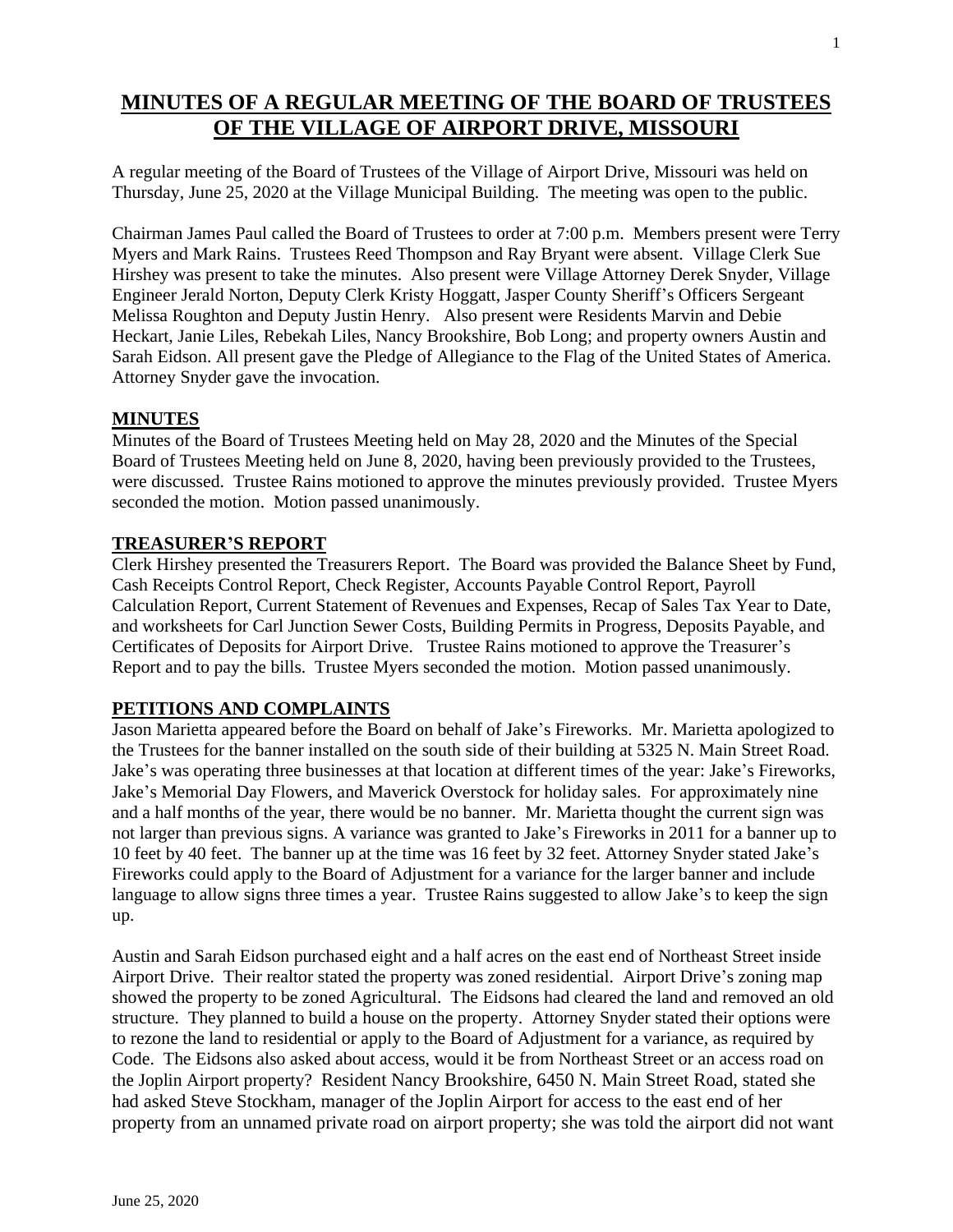residential traffic on their property. Mrs. Brookshire also shared that if she added structures to the east end of her property, the utilities would have to come from North Main Street Road. Attorney Snyder stated property owners may want to have properties rezoned to residential, due to the number of properties zoned agricultural in the area. Requirements for water and sewer lines were discussed. Resident Janie Liles questioned if a variance was granted for a house and the property sold, would new owners need a variance. Attorney Snyder replied no. The Eidsons asked about a rental house west of their property, possibly a dangerous structure. Attorney Snyder said the Board could look into that structure.

## **COUNCIL BILLS**

Council Bill 11-20, an ordinance repealing the prohibition on any public gathering of more than ten persons as authorized and adopted under Ordinance Number 03-20 on April 2, 2020 was discussed. Council Bill 11-20 also tolled the time required for all public hearings in Airport Drive by the Board of Trustees, the Zoning Commission and the Board of Adjustment to June 16, 2020, after all State restrictions were lifted by the Governor of Missouri. Trustee Rains motioned to have the first reading of Council Bill 11-20 by title only. Trustee Myers seconded the motion. Paul; yea, Myers; yea, Rains. Attorney Snyder read Council Bill 11-20 by title only. Trustee Rains motioned to approve the first reading and have the second reading of Council Bill 11-20 by title only. Trustee Myers seconded the motion. Paul; yea, Myers; yea, Rains; yea. Attorney Snyder read Council Bill 11-20 by title only. Trustee Rains motioned to approve the second and final reading of Council Bill 11-20 by title only and adopt Ordinance 11-20. Trustee Myers seconded the motion. Paul; yea, Myers; yea, Rains; yea. Ordinance 11-20 was adopted.

Council Bill 12-20, an ordinance amending Title IV "Land Use", Chapter 405 (Zoning Regulation) Section 405.200(b)(2) "C-4" Compact Planned Shopping Center District" to amend Uses and Section 405.520 "Erection of Signs" to add permitted signs for "District C-4" was discussed. Trustee Myers motioned to have the first reading of Council Bill 12-20 by title only. Trustee Rains seconded the motion. Paul; yea, Myers; yea, Rains. Attorney Snyder read Council Bill 12-20 by title only. Trustee Myers motioned to approve the first reading and have the second reading of Council Bill 12-20 by title only. Trustee Rains seconded the motion. Paul; yea, Myers; yea, Rains; yea. Attorney Snyder read Council Bill 12-20 by title only. Trustee Myers motioned to approve the second and final reading of Council Bill 12-20 by title only and adopt Ordinance 12-20. Trustee Rains seconded the motion. Paul; yea, Myers; yea, Rains; yea. Ordinance 12-20 was adopted. Trustee Myers asked if the Code addressed maintaining signs, the sign at Curiosity Corner needed repairs, as well as a few other businesses. Attorney Snyder stated Section 405.504 B. stated signs must be maintained and in good appearance.

## **OTHER BUSINESS**

The Economic Stimulus Program that allowed local dine-in restaurants to offer \$10.00 discounts to customers spending over \$10.00 was discussed. Each business could offer up to 750 discounts to customers. The program was available to any Airport Drive approved qualified business for the duration of any State of Missouri, Jasper County or Village of Airport Drive prohibition or limitation on dine in customers at restaurants, bars, or food courts, due to the pandemic emergency and social distancing requirements, or until the total stimulus for the approved qualified business was distributed. The program ended June 15, 2020. The total amount reimbursed to the restaurants was \$33,370.00. Babe's Drive In, El Charro, Woody's Smokehouse, the Meat'n Place and Butcher's Block Event Center participated in the program.

The Bingo game for local businesses did not go over as well as hoped. At meeting time, only 10 gift cards or certificates had been awarded. The ending date for the game was June 30, 2020.